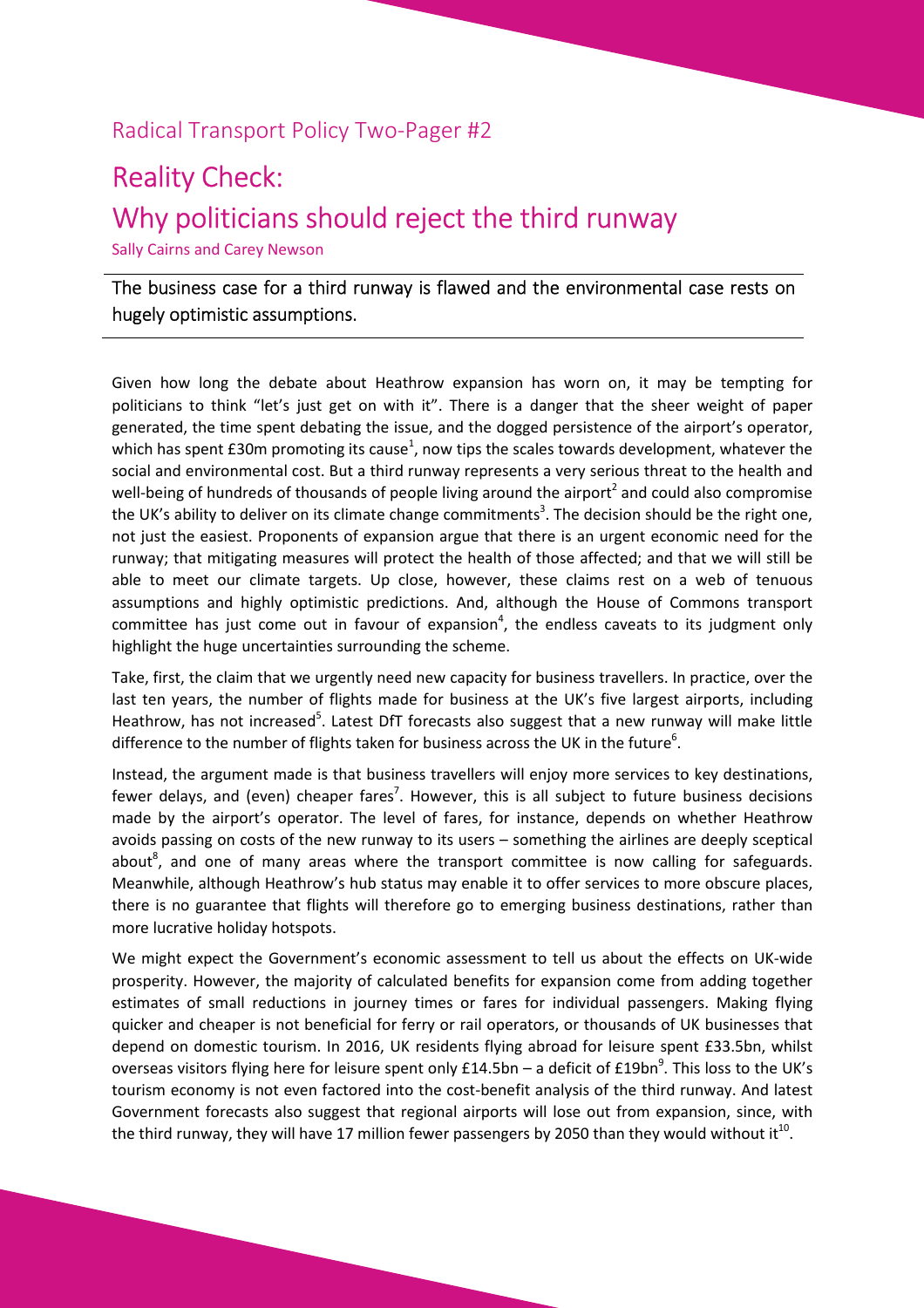The validity of the case for expansion is further undermined by the sheer volatility of the figures presented. The maximum estimated benefits (over 60 years) have been repeatedly revised, from £211bn in 2014<sup>11</sup>, down to £74bn in 2017<sup>12</sup>. When the costs of the project are then added in, latest official figures show that, in some scenarios, the overall 'net present value' for the expansion is actually negative<sup>13</sup>.

Worse still, the environmental case for the runway relies on a series of hugely optimistic forecasts. In evidence to the transport committee, advocates of the runway argued that there will be no additional road traffic, that air quality will stay within legal limits, that noise impacts can be effectively managed, and that Climate Change Act requirements will not be breached. However, this rests on the following assumptions: planes will get cleaner and quieter at a faster rate than has previously been expected<sup>14,15</sup>; cars and vans will also get dramatically cleaner<sup>16</sup>; freight movements will somehow be optimised<sup>17</sup>; the latest National Air Quality Plan will deliver all anticipated air quality improvements<sup>18</sup>; the fledgling international aviation carbon offsetting scheme will generate a high enough carbon price<sup>19</sup>; the national Aviation Strategy (not yet written) will come up with costeffective mechanisms for constraining aviation emissions further<sup>20</sup>; the new Independent Commission on Civil Aviation Noise will prove effective; a review of airspace (that has not taken place for over 40 years, because it is so controversial) will take place soon<sup>21</sup>; HS2, Crossrail and the Piccadilly line upgrades will attract air passengers and airport staff in sufficiently large numbers; funding will be found for Western and Southern rail access<sup>22</sup>; etc. It seems very unlikely that all of these will fall into place.

Doubts about the timing and effectiveness of such measures are also expressed by the transport committee, which is calling for more safeguards to be written into the Airports National Policy Statement, including conditions withholding the use of new capacity if targets are not met. However, for Heathrow to open in 2026, the scale of what would have to be delivered in the next eight years is immense. It is unclear how, at this stage, any re-written paperwork can provide the certainty needed. Nor does it seem credible to believe that, after billions have been spent on building the runway, politicians will tell Heathrow they can't use it.

Surely, instead, before taking any decision, it makes sense to wait and see whether, as promised, in the next few years, air quality improves, planes get quieter, airspace becomes better organised, carbon emissions can be managed, and an increasing share of air passengers and staff start using public transport. If these things don't happen – or, indeed, if the airport operator then decides that it is no longer financially viable to build the runway – politicians will have made the right choice, safeguarding both the health of local communities and the UK's climate commitments. Giving a green light to expansion now is an enormous gamble with the future.

*Sally Cairns and Carey Newson are independent researchers and Associates of specialist transport consultancy, Transport for Quality of Life. Input to this article was also provided by Cait Hewitt and Tim Johnson of the Aviation Environment Federation. A version of this Two-Pager was first published as an article in Local Transport Today: "Approving a third runway at Heathrow is the easy option. But it would also be wrong." LTT Issue 744, 3rd April 2018* 

> Radical Transport Policy Two-Pager #2: April 2018 Radical Transport Policy Two-Pagers are an initiative of Associates of Transport for Quality of Life



**www.transportforqualityoflife.com**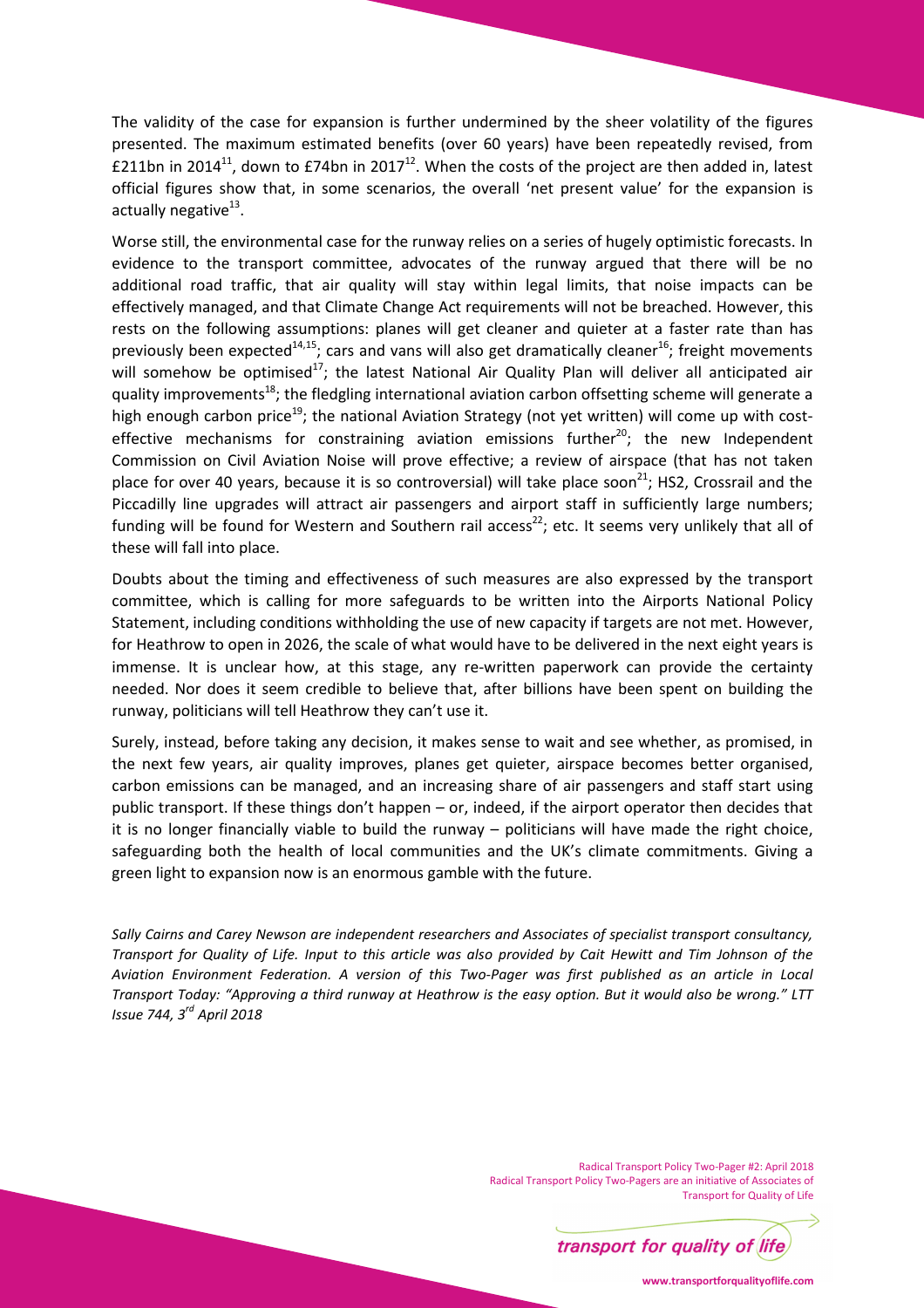https://www.aef.org.uk/uploads/2017/12/AEF-comments-on-NPS-reconsultation.pdf

 $\overline{\phantom{0}}$ 

4 House of Commons Transport Committee (2018) Airports National Policy Statement. HC548. Third report of session 2017-19 <sup>5</sup> Airports Commission (2015) Final Report shows the trend in the number of international terminal passengers travelling for business at the UK's 5 largest airports between 2000 and 2013, Figure 3.1, page 70. According to Civil Aviation Statistics, the total number of terminal passengers travelling for business at the UK's five largest airports (Heathrow, Gatwick, Luton, Stansted and Manchester) was 40.5 million in 2006, 34.9 million in 2011 and 34.8 million in 2016.

<sup>6</sup> DfT (2017) UK Aviation Forecasts. Table 31, page 100. In the unconstrainted capacity scenario, the forecast is for 93 million business passengers p.a. (including UK business, foreign business and domestic business) in 2050. In the constrained scenario, the forecast is for 91 million. The forecast difference in *total* passenger numbers is 494 mppa compared with 410 mppa. Allowing a third runway at Heathrow (which is expected to reduce constraints, but not reach the 'unconstrained' scenario) is expected to result in total passenger numbers of 435 mppa (Table 34). The Transport Committee's report (page 17) states that "*the passenger growth facilitated by a NWR scheme is accounted for almost entirely by leisure passengers (i.e. those travelling for holiday purposes or those visiting friends and relatives sometimes referred to as VFR) and international transfer passengers*".

7 Caroline Low, Director of Airport Expansion and Aviation and Maritime Analysis: *"The number of people travelling is not dissimilar, because in any scenario, business travellers will pay to travel…" "…the benefits we monetise are reduced delays, increased frequency and reduced fares…"* Q464 and 465, House of Commons Transport Committee Oral evidence: Airports National Policy Statement HC548, 7/2/18

8 Craig Keeger, CEO Virgin Atlantic: *"…we find ourselves today – being quite concerned that we or our customers, or some combination thereof, would effectively be left holding the bag for any overspending in what is now, at this point, a very unpredictable outcome."* Q578 Willie Walsh, CEO of International Airlines Group*: "It is a huge cost, and the risk at this stage is completely unknown, because we do not know what we are talking about…We are being asked to sign a blank cheque."* Q585, House of Commons Transport Committee Oral evidence: Airports National Policy Statement HC548, 20/2/18<br><sup>9</sup> Office for National Statistics (2017) Travel trande: 2016, Figur

 Office for National Statistics (2017) Travel trends: 2016. Figures taken from the underlying data tables (2.09 and 3.09), in order to exclude international travel done for business, or by sea or channel tunnel. Leisure includes holidays, visiting friends or relatives, and 'miscellaneous'. In 2012, the equivalent figures were £23.2 billion versus £11.5 billion, a difference of £12 billion. It is also notable that, in 2016, 78% of leisure spending by UK residents flying overseas was on holidays, whereas this was only the case for 48% of leisure spending by overseas visitors. Inbound foreign holiday makers (travelling by air) only spent £7 billion in the UK in 2016. This is a significant difference to the figure of 'over £22 billion' for 'inbound tourism' given on page 14 of the revised NPS.

https://www.ons.gov.uk/peoplepopulationandcommunity/leisureandtourism/articles/traveltrends/2016 <sup>10</sup> Department for Transport (2017) Updated appraisal report: airport capacity in the South East. Table 3.7, p21.

<sup>11</sup> Airports Commission (2014) Consultation document: Gatwick Airport Second Runway, Heathrow Airport Extended Northern Runway, Heathrow Airport North West Runway, p75, para 3.128

<sup>12</sup> Department for Transport (2017) Revised Draft Airports National Policy Statement: new runway capacity and infrastructure at airports in the South East of England. p23, para 3.26

<sup>13</sup> Department for Transport (2017) Updated appraisal report: airport capacity in the South East. Tables 9.2 and 9.3, p44 and 46.

<sup>14</sup> The aviation forecasts assume that there will be a 46-48% improvement in fuel efficiency between 2016 and 2050 (DfT 2017 UK Aviation Forecasts. Table 8, page 55). In 2013, the expectation, in line with mid-point technology assumptions used by the UN's International Civil Aviation Organisation, was for a 32% improvement, according to the Aviation Environment Federation.

https://www.aef.org.uk/uploads/2017/12/AEF-comments-on-NPS-reconsultation.pdf

<sup>15</sup> Stephen Clark, No Third Runway Coalition: *"… a heroic gamble is being taken on a quieter fleet. Some of these changes are not happening… The new generation A380s are not being ordered at the moment. There are other new types of quieter planes where production has been scaled right back. This is a huge gamble, and it has not been properly investigated."* Q304, House of Commons Transport Committee Oral evidence: Airports National Policy Statement HC548, 15/1/18

<sup>16</sup> BEIS (2017) The Clean Growth Strategy refers to intentions for almost every car and van to be zero emissions by 2050 and to end the sale of conventional petrol and diesel cars by 2040 (p85). Meanwhile, the Defra/DfT (2017) Draft UK air quality plan for tackling nitrogen dioxide: technical report includes graphs in Annex H, which indicate the scale of reduction in nitrogen dioxide expected over time, most of which is anticipated to come from reductions in NOx from vehicles.

<sup>17</sup> Alex William, Director of City Planning, Transport for London: "..the NPS sets out no objectives to reduce, manage or consolidate that *[freight]* to reduce the impacts on the wider network. HAL would like an arrangement where there is no increase in the overall volume of *trips. We see no strategy from HAL as to how that will be achieved. It is the right objective in our view, but there is no detailed evidence base to say how it will be achieved*." Q244, House of Commons Transport Committee Oral evidence: Airports National Policy Statement HC548, 15/1/18

 $18$  The updated air quality analysis highlights that there is a 'high' risk that the Heathrow scheme could delay or worsen compliance with limit values, and that "*the mitigation of risks relies on the effective implementation of the Government's 2017 Plan measures and RDE legislation to reduce emissions from road transport.*" DfT/WSP (2017) 2017 Plan Update to Air Quality Re-Analysis, p4

<sup>&</sup>lt;sup>1</sup> John Holland-Kaye, CEO Heathrow Airport Holdings Ltd: [In response to a direct question about the amount of money spent 'solely on promoting the third runway'] *"Solely on promoting it, the number I have in mind is £30 million."* 

Emma Gilthorpe, Executive Director Expansion, Heathrow Airport Holdings Ltd: *"More than that has gone into community engagement, which I would not consider to be promotional. I would consider that just being a good responsible business."* Q360, House of Commons Transport Committee Oral evidence: Airports National Policy Statement HC548, 5/2/18.

<sup>2</sup> Val Shawcross CBE, Deputy Mayor of London: *"..something like three quarters of a million people are already affected, so the potential expansion could push one million people to experience significant noise nuisance."* Q264, House of Commons Transport Committee Oral evidence: Airports National Policy Statement HC548, 15/1/18.

 $3$  The aviation forecasts currently suggest that Heathrow expansion will lead to total UK aviation emissions from departing aircraft of 39.9MtCO<sub>2</sub> p.a. by 2050, which exceeds the total needed to meet the Climate Change Act requirements (DfT 2017 UK Aviation Forecasts, Table 39, p110). A review of theoretical additional carbon abatement measures was published in conjunction with the revised NPS, however, critics have highlighted the potentially high costs and practical challenges to implementing them.